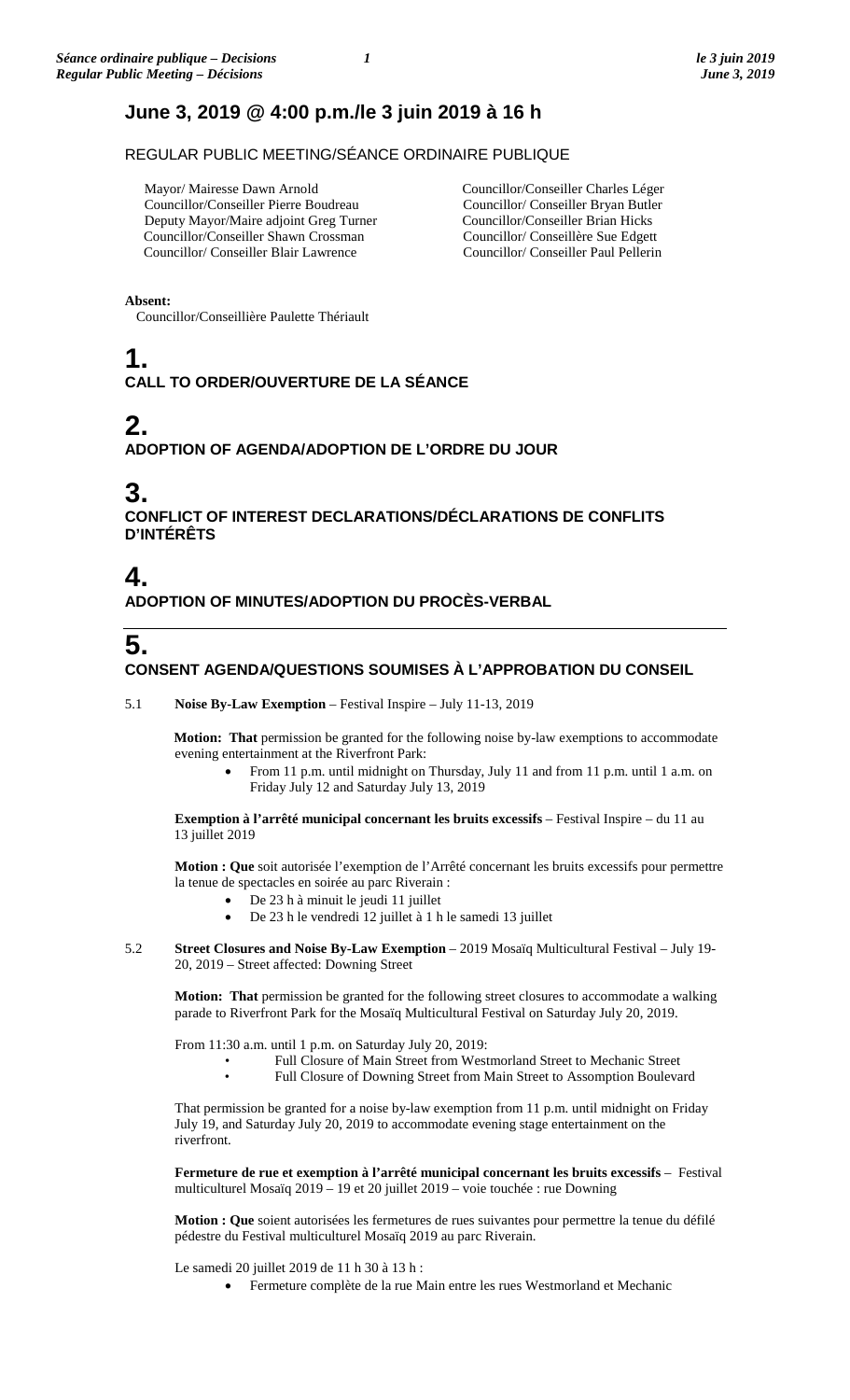• Fermeture complète de la rue Downing

**Que** soit autorisée l'exemption de l'Arrêté concernant les bruits excessifs pour permettre la tenue de spectacles en soirée au parc Riverain :

- De 23 h à minuit le vendredi 19 juillet
- De 23 h à minuit le samedi 20 juillet
- 5.3 **Street Closure**  Remembrance Day Parade November 11, 2019 Streets affected: Broadway Street and Massey Avenue

**Motion: That** Moncton City Council approve the following street closure request for the Royal Canadian Legion Branch #54 Remembrance Day Parade:

- From 10 a.m. until 12:30 p.m. on Monday November 11, 2019:
- Closure of a portion of Broadway Street, Massey Avenue to Peter Street (Sunny Brae Park).
- Street closure at 10 a.m. to allow for the parade route to commence at approximately 10:45 a.m. (streets will be reopened as parade passes).
- Street closure at 12 p.m. to allow for the parade to return to the Legion (streets will be reopened as parade passes).

The estimated time for each of the parade processionals is 15 minutes.

**Fermeture des rues** – Défilé du jour du Souvenir – 11 novembre 2019 – Voies touchées : rue Broadway et avenue Massey

**Motion : Que** soient autorisées les fermetures de rues suivantes pour permettre la tenue du défilé du jour du Souvenir organisé par la filiale 54 de la Légion royale canadienne :

Le lundi 11 novembre 2019

• Fermeture d'une portion de la rue Broadway et de l'avenue Massey jusqu'à la rue Peter (parc Sunny Brae) de 10 h à 10 h 45 pour laisser place au défilé vers le parc, et de midi à 12 h 30 pour le retour vers la Légion. La durée estimée du trajet est de 15 minutes à l'allée comme au retour; les voies seront rouvertes une fois le défilé passé.

**Motion : That the consent agenda be approved / Que Que** les questions soumises à l'approbation du Conseil **soient approuvées** :

- **Noise By-Law Exemption**  Festival Inspire /**Exemption à l'arrêté municipal concernant les bruits excessifs** – Festival Inspire
- **Street Closures and Noise By-Law Exemption** 2019 Mosaïq Multicultural Festival /
- **Fermeture de rue et exemption à l'arrêté municipal concernant les bruits excessifs**  Festival multiculturel Mosaïq 2019
- **Street Closure**  Remembrance Day Parade November 11, 2019 / **Fermeture des rues** – Défilé du jour du Souvenir – 11 novembre 2019

Moved by Deputy Mayor / Proposée par le maire adjoint Boudreau Seconded by Councillor / Appuyée par le conseiller Pellerin

### **MOTION CARRIED/MOTION ADOPTÉE**

### **6. PUBLIC AND ADMINISTRATION PRESENTATIONS/ EXPOSÉS DU PUBLIC ET DE L'ADMINISTRATIONS**

### **6.1 PUBLIC PRESENTATIONS/ EXPOSÉS DU PUBLIC – 5 minutes**

6.1.1 **Presentation** – Moncton Youth Impact – Mel Kennah

**Présentation** – Impact Jeunesse Moncton – Mel Kennah

6.1.2 **Presentation** – Housing Assessment Review Team (HART) – Lisa Ryan

**Présentation** – Équipe d'examen de l'évaluation des logements – Lisa Ryan

6.1.3 **Presentation** – Big Brothers Big Sisters of Greater Moncton – Joline LeBlanc, Program Director

**Présentation** – Grands frères Grandes sœurs du Grand Moncton– Joline LeBlanc, directrice des programmes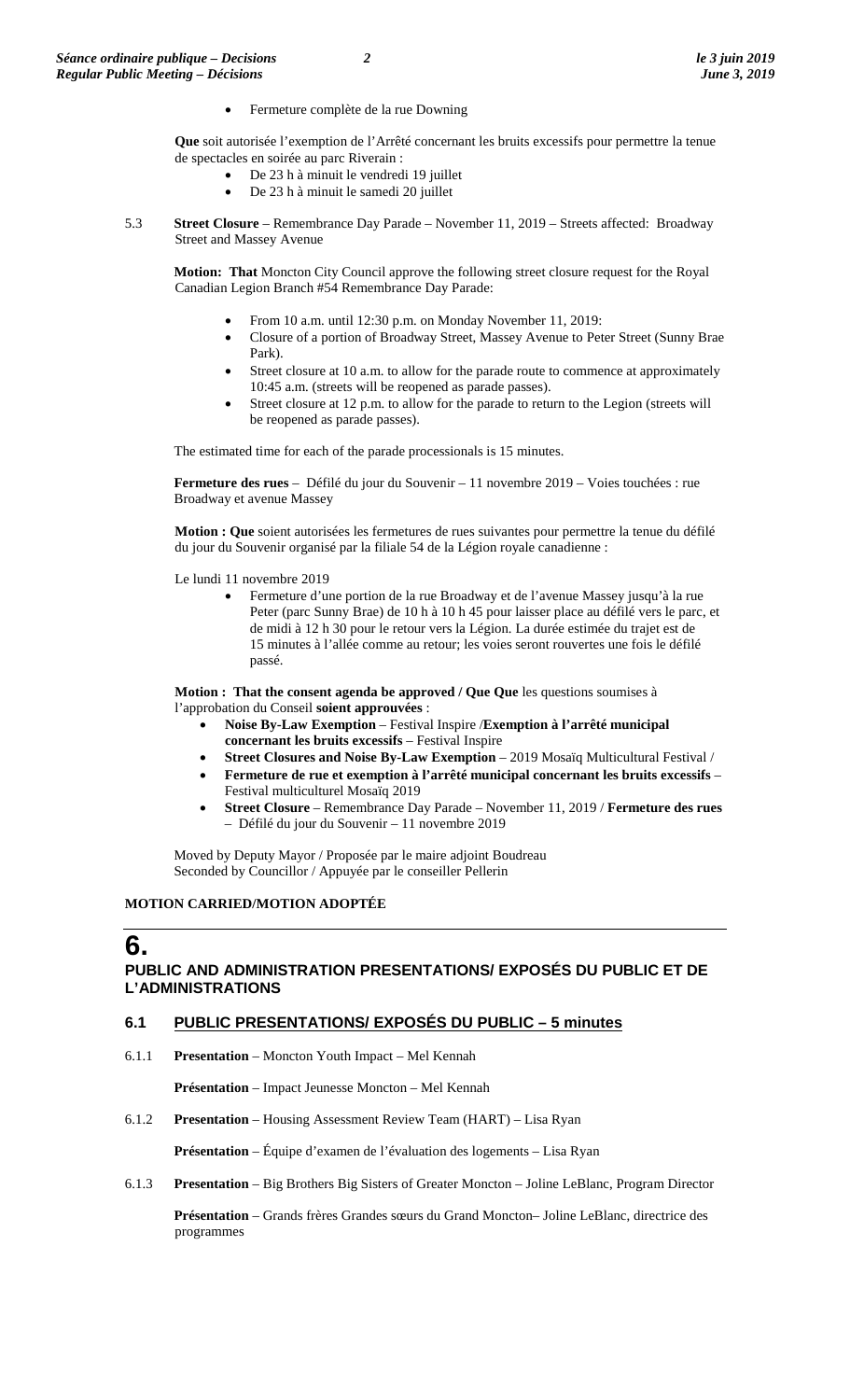6.1.4 **Petition** – Opt in system for flyers – Fred Laforge

**Pétition** – Option d'adhésion aux circulaires – Fred Laforge

#### **Other Presentation/Autres présentations – 2 minutes**

### **6.2 ADMINISTRATION PRESENTATIONS/EXPOSÉS DE L'ADMINISTRATION – 10 minutes**

6.2.1 **Presentation** – Congrès mondial acadien 2019 – Claudette Thériault and Vaughne Madden

**Présentation** – Congrès mondial acadien 2019 – Claudette Thériault et Vaughne Madden

## **PLANNING MATTERS/ QUESTIONS D'URBANISME**

## **8.**

**7.**

### **STATEMENTS BY MEMBERS OF COUNCIL/ EXPOSÉS DES MEMBRES DU CONSEIL**

Brian Hicks Bryan Butler Susan Edgett Paul Pellerin Pierre Boudreau

Greg Turner Shawn Crossman Paulette Thériault Blair Lawrence Charles Léger Dawn Arnold

# **9.**

### **REPORTS AND RECOMMENDATIONS FROM COMMITTEES AND PRIVATE MEETINGS/ RAPPORTS ET RECOMMANDATIONS DES COMITÉS ET RÉUNIONS À HUIS CLOS**

- 9.1 **Recommendation(s)** Committee of the Whole May 27, 2019
	- 1. **That** Moncton City Council approve the City of Moncton Accessibility Policy for Renovations, Additions and New Construction of City-owned Buildings.

Moved by: Councillor Leger Seconded by: Councillor Butler

### **MOTION CARRIED**

2. **That** Moncton City Council formally recognize the name Parc Garden Hill Park for the park located at 20 Garden Hill Avenue and; further

**That** Moncton City Council formally recognize the name of the amphitheatre at Renton Park as the Amphithéâtre René "Pepsi" Landry Amphitheatre.

Moved by: Councillor Pellerin Seconded by: Councillor Edgett

### **MOTION CARRIED**

3. **That** Moncton City Council approve the "Grants Application and Evaluation Policy" to formalize changes that have been made to the grant application process during the past years.

Moved by: Councillor Lawrence Seconded by: Councillor Turner

### **MOTION CARRIED**

- 4. **That:**
	- 1. City Council approve the transfer of \$197,000 from account number W19D-05DC Previous Authority Streets to account number W19D 04BA in order to cover a \$197,000 budget shortfall for Designated Highway improvements created when the Province of New Brunswick advised the City that they will fund Designated Highways to \$53,000 compared to the \$250,000 budgeted by the City in its 2019 Capital Works Budget; and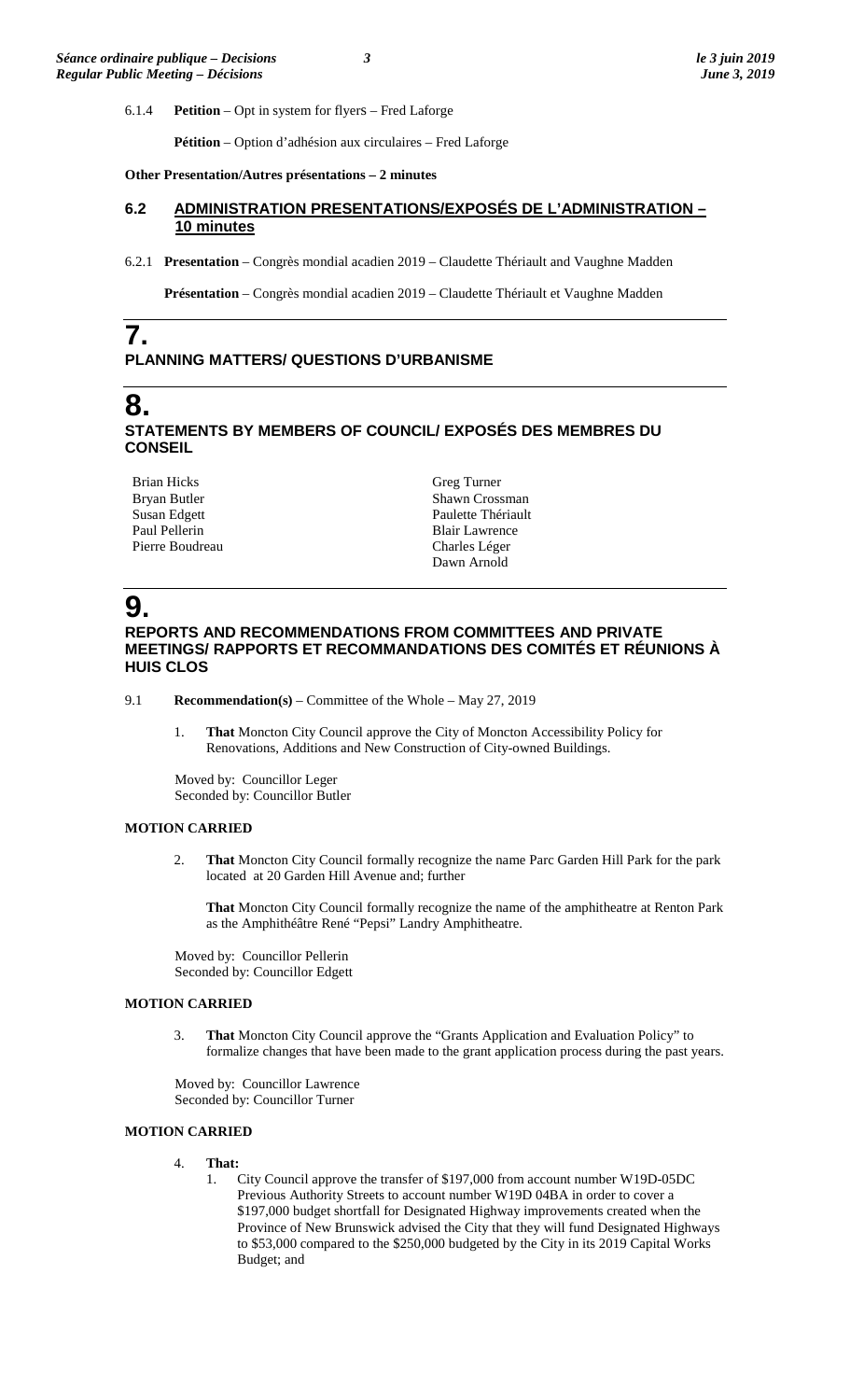- 2. That City Council approve the resurfacing of the following Provincial Designated Highway sections of streets which will be absorbed through the one-time \$5,146,148 in Gas Tax Fund 2018 Top up:
	- Elmwood Drive (Keenan Drive to TCH ramp) estimated at \$ 425,000 City Contract W19D 05HA Salisbury Road (civic 235 to Gibson Road) estimated at \$ 390,000 - City Contract W19D 05HA Shediac Road (Harrisville to East) estimated at \$ 110,000 - City Contract W19D 05JA
- 3. That City Council only approve the resurfacing of By-Pass Kilometrage sections of streets if New Brunswick of Transportation and Infrastructure (NBDTI) provides full funding to the City for these projects, namely:
	- Université Avenue approximately 85 meter section south of the Wheeler Boulevard eastbound ramps estimated at \$ 55,000 - City Contract W19D 05HA Harrisville Boulevard, two sections totalling approximately 295 meters (85 m north of the bridge and 210m south of the bridge) estimated at \$165,000 - City Contract W19D 05JA

Moved by: Deputy Mayor Boudreau Seconded by: Councillor Edgett

### **MOTION CARRIED**

**Recommandation(s)** – Comité plénier – 27 mai 2019

1. **Que** le Conseil municipal de Moncton approuve la Politique d'accessibilité de la Ville de Moncton concernant les rénovations, les ajouts et les nouvelles constructions dans les installations municipales.

Proposée par le conseiller Léger Appuyée par le conseiller Butler

### **MOTION ADOPTÉE**

2. **Que** le Conseil municipal de Moncton reconnaisse officiellement l'appellation parc Garden Hill pour désigner le parc situé au 20, avenue Garden Hill;

**Que** le Conseil municipal de Moncton reconnaisse officiellement le nom de l'amphithéâtre du parc Renton, à savoir l'« amphithéâtre René "Pepsi" Landry ».

Proposée par le conseiller Pellerin Appuyée par la conseillère Edgett

### **MOTION ADOPTÉE**

3. **Que** le Conseil municipal de Moncton approuve la « Politique sur l'administration et l'évaluation des subventions » afin d'officialiser les changements apportés dans les dernières années au processus régissant les demandes de subventions.

Proposée par le conseiller Lawrence Appuyée par le conseiller Turner

### **MOTION ADOPTÉE**

- 4. **Que :**
	- 1. le Conseil municipal approuve le transfert de 197 000 \$ depuis le compte  $n^{\circ}$  W19D-05DC (Pouvoirs d'emprunt - rues) dans le compte n° W19D 04BA afin de financer le déficit budgétaire de 197 000 \$ pour les améliorations apportées aux routes désignées lorsque le gouvernement du Nouveau-Brunswick a fait savoir à la Ville qu'il financerait les routes désignées à hauteur de 53 000 \$ par rapport à la provision de 250 000 \$ budgétée par la Ville dans son Budget de travaux d'immobilisations de 2019;
	- 2. le Conseil municipal approuve la réfection de la surface des tronçons des routes provinciales désignées suivantes, dont le financement sera absorbé par la provision ponctuelle de 5 146 148 \$ dans le complément du Fonds 2018 de la taxe sur l'essence :
		- promenade Elmwood (depuis la promenade Keenan jusqu'à la bretelle de la RTC) : estimation de 425 000 \$ – contrat de ville W19D 05HA; chemin Salisbury (depuis l'adresse municipale 235 jusqu'au chemin Gibson) : estimation de 390 000 \$ contrat de la Ville W19D 05HA; chemin Shediac (depuis Harrisville jusqu'à l'est) : estimation de 110 000 \$ — contrat de ville W19D 05JA.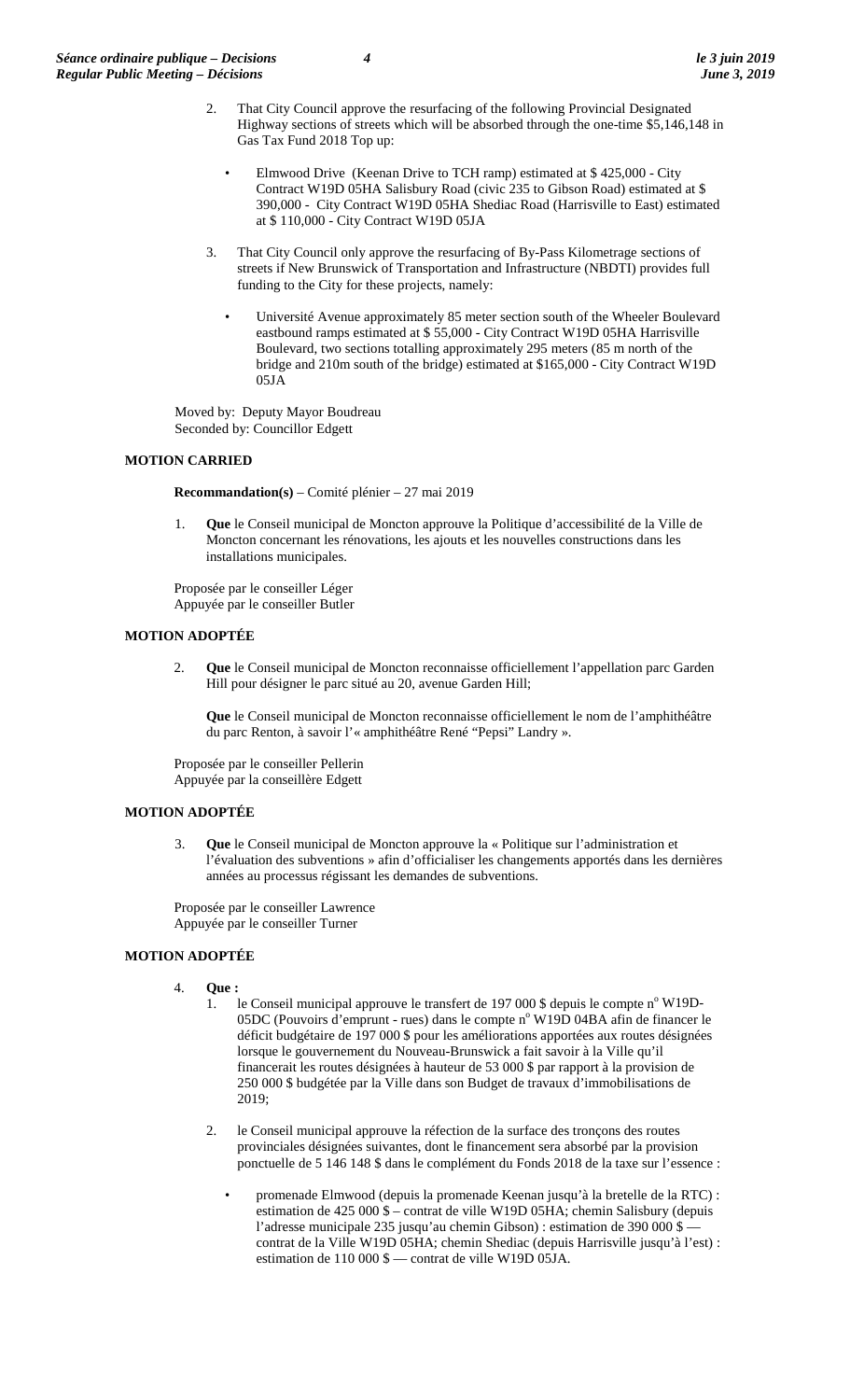- 3. le Conseil municipal n'approuve les travaux de réfection des tronçons de rues du kilométrage d'évitement que si le ministère des Transports et de l'Infrastructure du Nouveau-Brunswick (MTINB) verse à la Ville l'intégralité du financement de ces projets, à savoir :
	- Tronçon d'environ 85 mètres sur l'avenue Université au sud des bretelles du boulevard Wheeler en direction est : estimation de 55 000 \$ — contrat de la Ville W19D 05HA; boulevard Harrisville, deux tronçons totalisant environ 295 mètres (85 mètres au nord du pont et 210 mètres au sud du pont) : estimation de 165 000 \$ — contrat de ville W19D 05JA.

Proposée par le maire adjoint Boudreau Appuyée par la conseillère Edgett

### **MOTION ADOPTÉE**

### **10. REPORTS FROM ADMINISTRATION/ RAPPORTS DE L'ADMINISTRATION**

10.1 **City Contract W19D 05AJ** – Street Microsurfacing

#### **Motion:**

- 1. **That** City Contract No. W19D 05AJ, Street Microsurfacing, be awarded to Maritime Road Recycling Inc. in the amount of \$913,387.50 including HST (\$828,291.55 net municipal cost), and that the budget for the project be set at \$950,000.00 including net HST, engineering and contingency.
- 2. It is also recommended that a contract be drafted, and that the Mayor and City Clerk be authorized to sign said contract and affix the Corporate Seal of the City of Moncton.

Moved by: Councillor Lawrence Seconded by: Councillor Léger

### **MOTION CARRIED**

**Contrat de ville W19D 05AJ** – Microsurfaçage

# **Motion :**<br>1.

- Que le contrat de ville n° W19D 05AJ (Microsurfaçage) soit attribué à Maritime Road Recycling Inc. pour la somme de 913 387,50 \$, TVH comprise (coût net de 828 291,55 \$ pour la municipalité) et que le budget du projet soit établi à la somme de 950 000,00 \$, incluant la TVH nette de tout remboursement, les frais d'ingénierie et la provision pour éventualités.
- 2. Qu'un contrat soit rédigé et que la mairesse et la greffière municipale soient autorisées à signer ledit contrat et à y apposer le sceau de la Ville de Moncton.

Proposée par le conseiller Lawrence Appuyée par le conseiller Léger

### **MOTION ADOPTÉE**

10.2 **City Contract W19C03FC** – Weldon St. Storm Sewer Release System

#### **Motion:**

- 1. That City Contract No. W19C 03FC, Weldon Street Storm Sewer Relief System, be awarded to Monarch Construction Ltd. in the amount of \$1,668,926.00 including HST (\$1,513,440.15 net municipal cost), and that the budget for the project be set at \$1,890,000 including net HST, engineering and contingency.
- 2. It is also recommended that a contract be drafted, and that the Mayor and City Clerk be authorized to sign said contract and affix the Corporate Seal of the City of Moncton.

Moved by: Councillor Léger Seconded by: Councillor Lawrence

#### **MOTION CARRIED**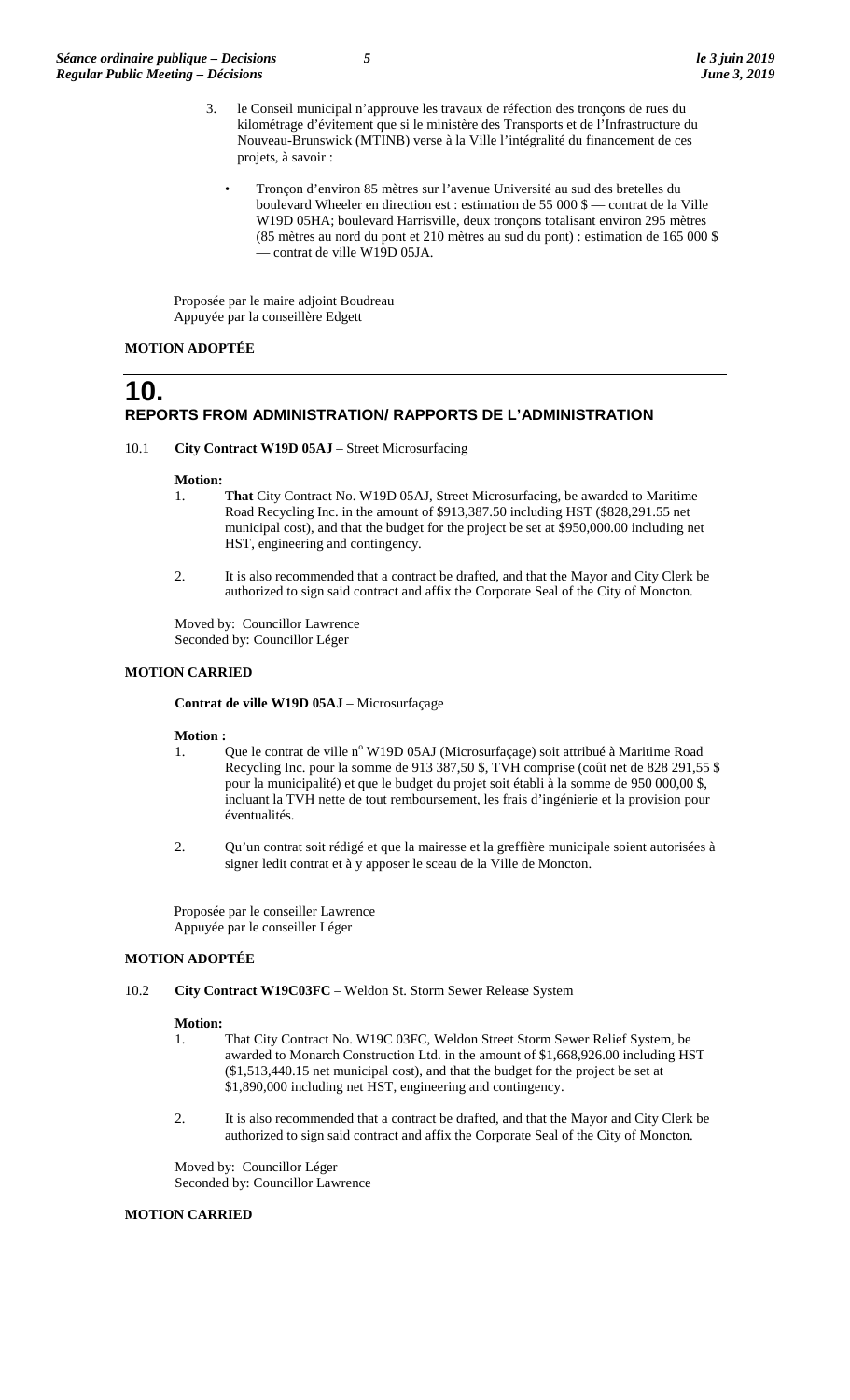**Contrat de ville W19C03FC** – Réseau d'évacuation des égouts pluviaux de la rue Weldon

#### **Motion :**

- 1. Que le contrat de ville n° W19C 03FC (Réseau d'évacuation des égouts pluviaux de la rue Weldon) soit attribué à Monarch Construction Ltd. pour la somme de 1 668 926,00 \$, TVH comprise (coût net de 1 513 440,15 \$ pour la municipalité) et que le budget du projet soit établi à la somme de 1 890 000,00 \$, incluant la TVH nette de tout remboursement, les frais d'ingénierie et la provision pour éventualités.
- 2. Qu'un contrat soit rédigé et que la mairesse et la greffière municipale soient autorisées à signer ledit contrat et à y apposer le sceau de la Ville de Moncton.

Proposée par le conseiller Léger Appuyée par le conseiller Lawrence

#### **MOTION ADOPTÉE**

#### 10.3 **Request for Proposal RFP19-009** – Integrity Commissioner Services

**Motion: That** Request for Proposal #RFP19-009 for the provision of Integrity Commissioner Services be awarded to the highest-scoring Proponent, being ADR Chambers Inc., for a one (1) year period in accordance with the Proponent's fee schedule, with options to extend the agreement for up to two (2) additional one (1) year periods, if it is in the City's best interest to do so.

Moved by: Councillor Léger Seconded by: Councillor Lawrence

### **MOTION FAILED**

*Naye : Councillor Butler Councillor Turner Councillor Crossman Councillor Hicks Councillor Pellerin*

**Demande de propositions RFP19-009** – Services d'un commissaire à l'intégrité

Motion : Que le contrat de la Demande de propositions RFP19-009 pour les services d'un commissaire à l'intégrité soit attribué au proposant le mieux coté, soit ADR Chambers Inc., pour une durée d'une (1) année conformément au barème des frais proposé, et qu'il soit assorti d'options permettant de le prolonger pour deux (2) périodes supplémentaires d'une durée d'une (1) année chacune si cette prolongation répond aux intérêts supérieurs de la Ville.

Proposée par le conseiller Léger Appuyée par le conseiller Lawrence

#### **MOTION REJETÉE**

*Contre : Conseiller Butler Conseiller Turner Conseiller Crossman Councillor Hicks Councillor Pellerin*

#### 10.4 **Tender TCS19-075** – Riverfront Boardwalk Repairs

#### **Motion:**

- 1. That Tender #TCS19-075 for Riverfront Boardwalk Repairs be awarded to the lowest Bidder meeting the Terms and Conditions, and Specifications, being Atlantic Underground Services Ltd., for the Total Tendered Price of \$623,909.50, including H.S.T. @ 15%.
- 2. It is also recommended that a ten percent (10%) Contingency Allowance in the amount of \$54,253.00, including H.S.T. @ 15% be established for this project to address any unforeseen / unknown site conditions which may result in additional work being required.
- It is also recommended that the Mayor and City Clerk be authorized to sign an agreement with Atlantic Underground Services Ltd., and affix the Corporate Seal of the City of Moncton thereto.

Moved by: Councillor Turner Seconded by: Councillor Butler

#### **MOTION CARRIED**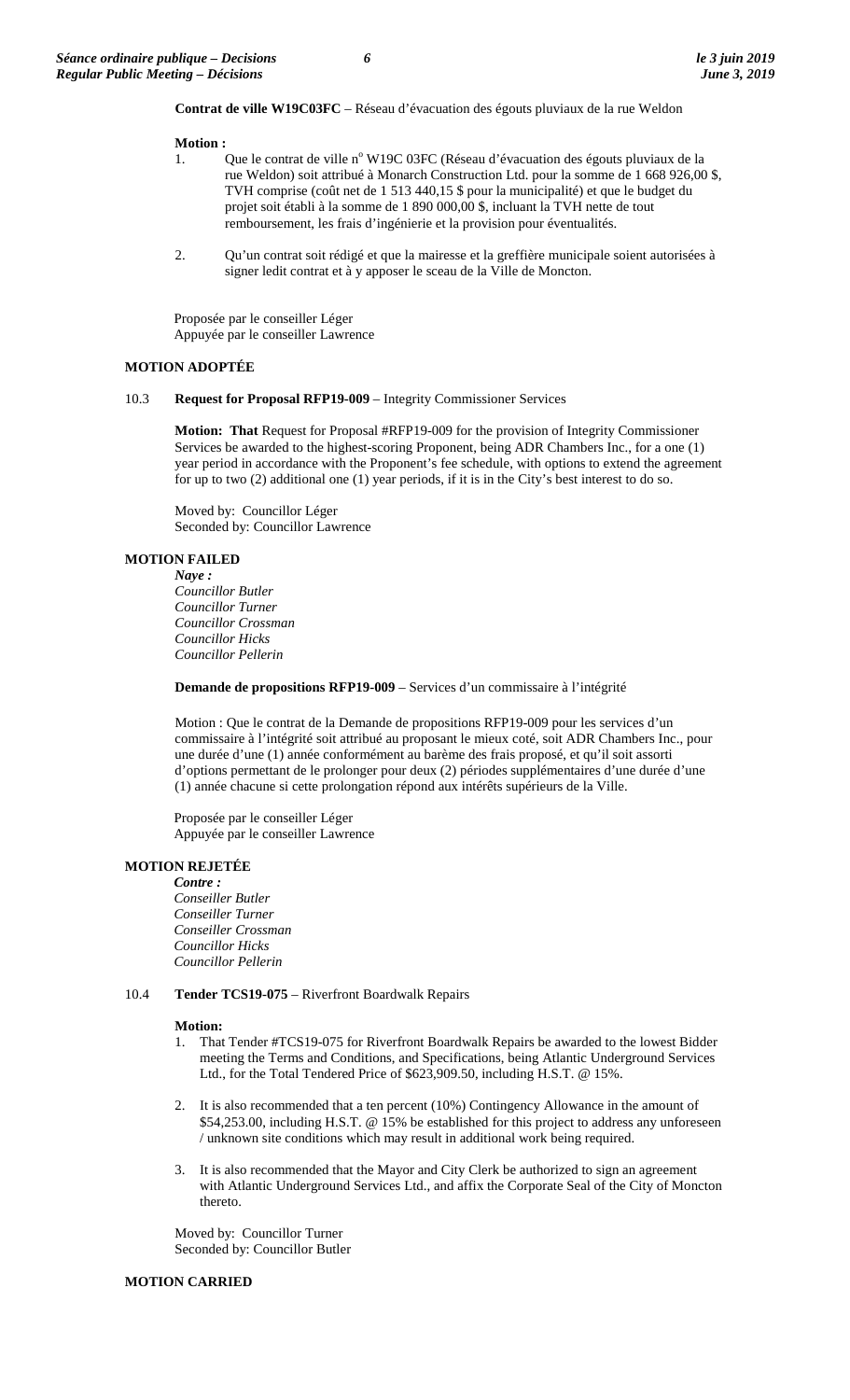**Appel d'offres TCS19-075** – Réfection du trottoir de bois du sentier Riverain

#### **Motion :**

- 1. Que le contrat de l'appel d'offres TCS19-075 (Réfection du trottoir de bois du sentier Riverain) soit attribué au soumissionnaire le moins disant qui respecte les clauses et conditions et les spécifications, soit Atlantic Underground Services Ltd., pour le prix total proposé de 623 909,50 \$, incluant la TVH de 15 %.
- 2. Qu'une provision pour éventualités de 10 % (54 253,00 \$), incluant la TVH de 15 %, soit constituée pour ce projet afin de tenir compte des conditions imprévues ou inconnues du site qui pourraient entraîner du travail supplémentaire.
- 3. Qu'un contrat soit rédigé et que la mairesse et la greffière municipale soient autorisées à signer ledit contrat et à y apposer le sceau de la Ville de Moncton.

Proposée par le conseiller Turner Appuyée par le conseiller Butler

### **MOTION ADOPTÉE**

10.6 **Presentation** – Single Use Plastic Bags

**Motion: That** Moncton City Council give first reading to By-Law #P-619, A By-Law Respecting The Reduction Of Single-Use Plastic Bags In The City Of Moncton.

Moved by: Deputy Mayor Boudreau Seconded by: Councillor Butler

### **MOTION CARRIED**

**Présentation** – Sacs de plastique à usage unique

**Motion : Que** le Conseil municipal de Moncton procède à la première lecture de l'Arrêté concernant la réduction des sacs en plastique à usage unique dans la ville de Moncton, soit l'Arrêté P-619.

Proposée par le maire adjoint Boudreau Appuyée par le conseiller Butler

### **MOTION ADOPTÉE**

## **11. READING OF BY-LAWS/ LECTURE D'ARRÊTÉS MUNICIPAUX**

11.1 **By-Law** Respecting the Reduction of Single-Use Plastic Bags in the City Of Moncton, being By-Law P-619 – *First Reading*

*First Reading only*

**Arrêté** concernant la réduction des sacs en plastique à usage unique dans la ville de Moncton, soit l'arrêté P-619 – *Première lecture*

*Première lecture seulement*

### **12. NOTICES MOTIONS AND RESOLUTIONS/ AVIS DE MOTIONS ET RÉSOLUTIONS**

**Motion : That** the following appointments be approved / **Que** les nominations suivantes **soientt approuvée**:

**Codiac Regional Policing Authority/Autorité du service de police régionale de Codiac** Irwin Lampert

**Moncton Industrial Development**/**Développement industriel de Moncton** Michel Noël Benoit Doucet

Moved by Deputy Mayor / Proposée par le maire adjoint Boudreau Seconded by Councillor / Appuyée par le conseiller Turner